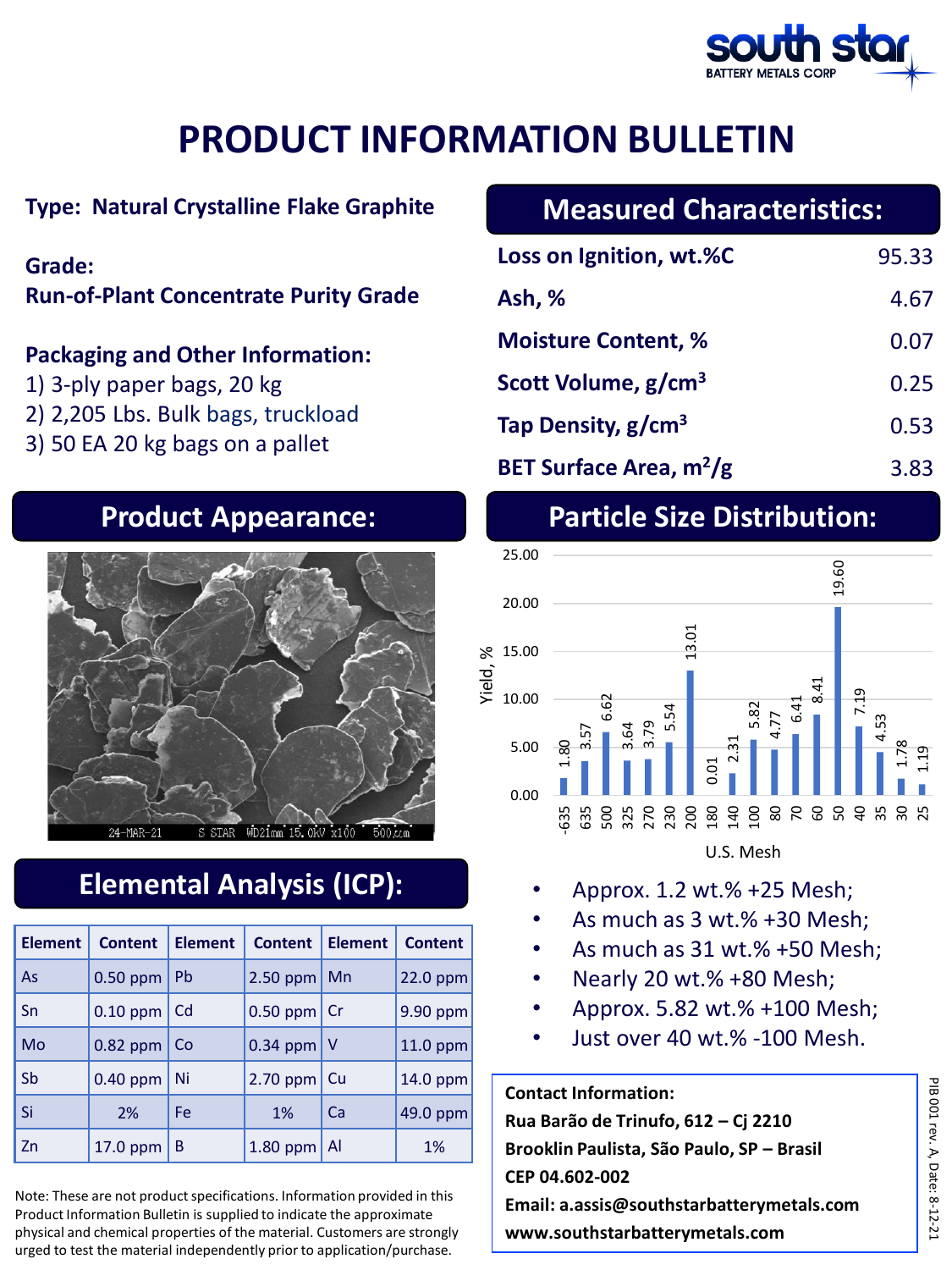

### **Type: Natural Crystalline Flake Graphite**

#### **Grade: Concentrate Grade +50 Mesh Flake**

#### **Packaging and Other Information:**

- 1) 3-ply paper bags, 20 kg
- 2) 2,205 Lbs. Bulk bags, truckload
- 3) 50 EA 20 kg bags on a pallet

## **Measured Characteristics:**

| Loss on Ignition, wt.%C             | 95.33 |
|-------------------------------------|-------|
| Ash, %                              | 4.67  |
| <b>Moisture Content, %</b>          | 0.07  |
| Scott Volume, g/cm <sup>3</sup>     | 0.40  |
| Tap Density, $g/cm3$                | 0.57  |
| BET Surface Area, m <sup>2</sup> /g | 3.0   |



# **Screen Size Distribution:**

Sieve size distribution of this product meets ASTM E-11 standard specifications: the flake size is comprised of no greater than 20 wt.% above +30 US mesh and 20 wt.% below +50 US mesh.

Note: These are not product specifications. Information provided in this Product Information Bulletin is supplied to indicate the approximate physical and chemical properties of the material. Customers are strongly urged to test the material independently prior to application/purchase.

# **Product Appearance: Particle Size Distribution:**



Laser diffraction particle size analysis by Microtrac S3500

| 10% Less Than $(\mu m)$ | 338.0 |
|-------------------------|-------|
| 50% Less Than $(\mu m)$ | 537.1 |
| 90% Less Than $(\mu m)$ | 812.9 |
| Mean Value (µm)         | 554.8 |

| <b>Contact Information:</b>               |
|-------------------------------------------|
| Rua Barão de Trinufo, 612 – Cj 2210       |
| Brooklin Paulista, São Paulo, SP - Brasil |
| CEP 04.602-002                            |
| Email: a.assis@southstarbatterymetals.com |
| www.southstarbatterymetals.com            |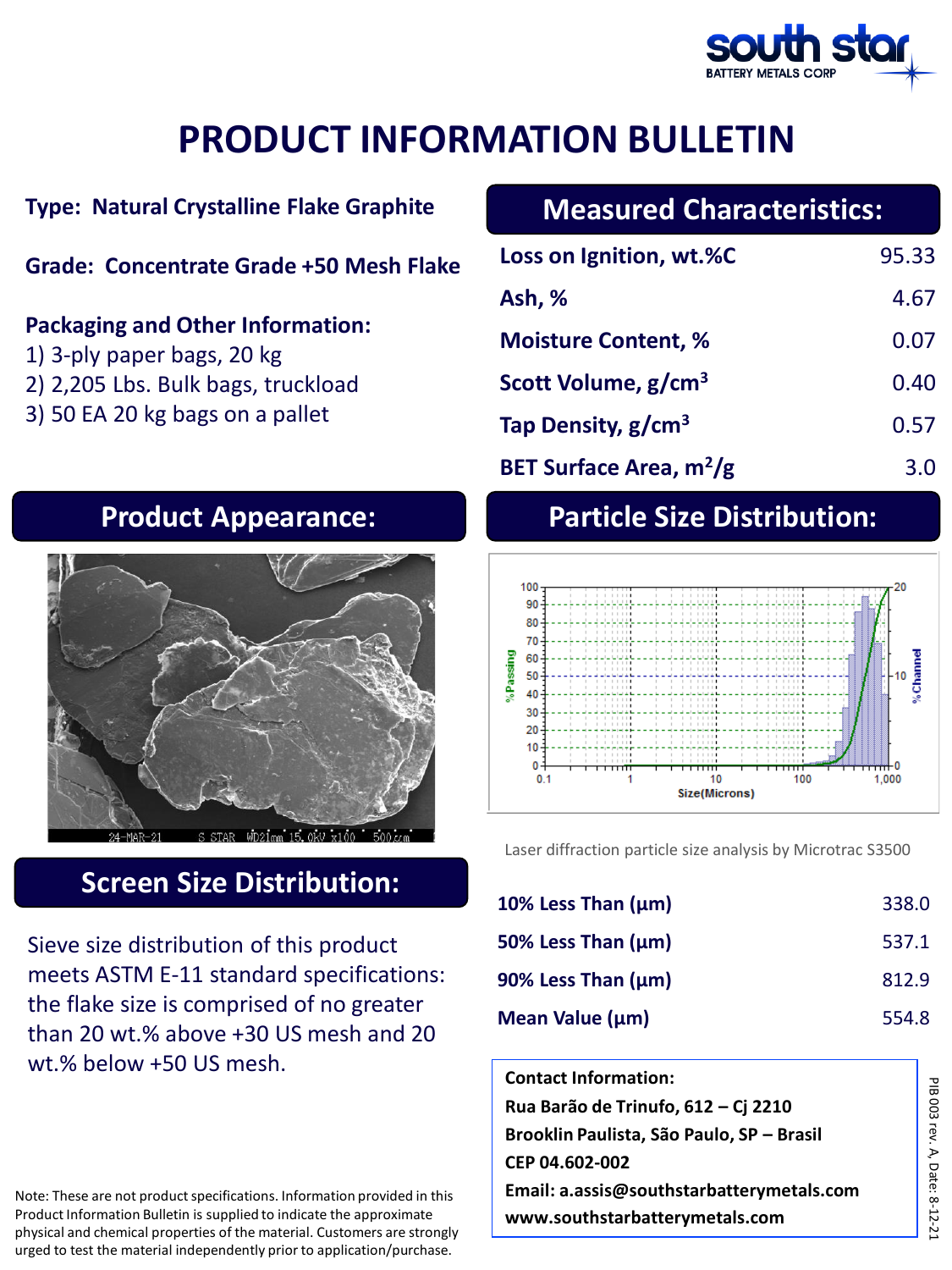

### **Type: Natural Crystalline Flake Graphite**

#### **Grade: Concentrate Grade +80 Mesh Flake**

#### **Packaging and Other Information:**

- 1) 3-ply paper bags, 20 kg
- 2) 2,205 Lbs. Bulk bags, truckload
- 3) 50 EA 20 kg bags on a pallet

# **Measured Characteristics:**

| Loss on Ignition, wt.%C                  | 95.33 |
|------------------------------------------|-------|
| Ash, %                                   | 4.67  |
| <b>Moisture Content, %</b>               | 0.07  |
| Scott Volume, g/cm <sup>3</sup>          | 0.34  |
| Tap Density, $g/cm3$                     | 0.50  |
| <b>BET Surface Area, m<sup>2</sup>/g</b> | 3.5   |



## **Screen Size Distribution:**

Sieve size distribution of this product meets ASTM E-11 standard specifications: the flake size is comprised of no greater than 20 wt.% above +50 US mesh and 20 wt.% below +80 US mesh.

Note: These are not product specifications. Information provided in this Product Information Bulletin is supplied to indicate the approximate physical and chemical properties of the material. Customers are strongly urged to test the material independently prior to application/purchase.

# **Product Appearance: Particle Size Distribution:**



Laser diffraction particle size analysis by Microtrac S3500

| 10% Less Than $(\mu m)$ | 174.5 |
|-------------------------|-------|
| 50% Less Than $(\mu m)$ | 311.7 |
| 90% Less Than $(\mu m)$ | 509.1 |
| Mean Value $(\mu m)$    | 331.6 |

**Contact Information: Rua Barão de Trinufo, 612 – Cj 2210 Brooklin Paulista, São Paulo, SP – Brasil CEP 04.602-002 Email: a.assis@southstarbatterymetals.com www.southstarbatterymetals.com**